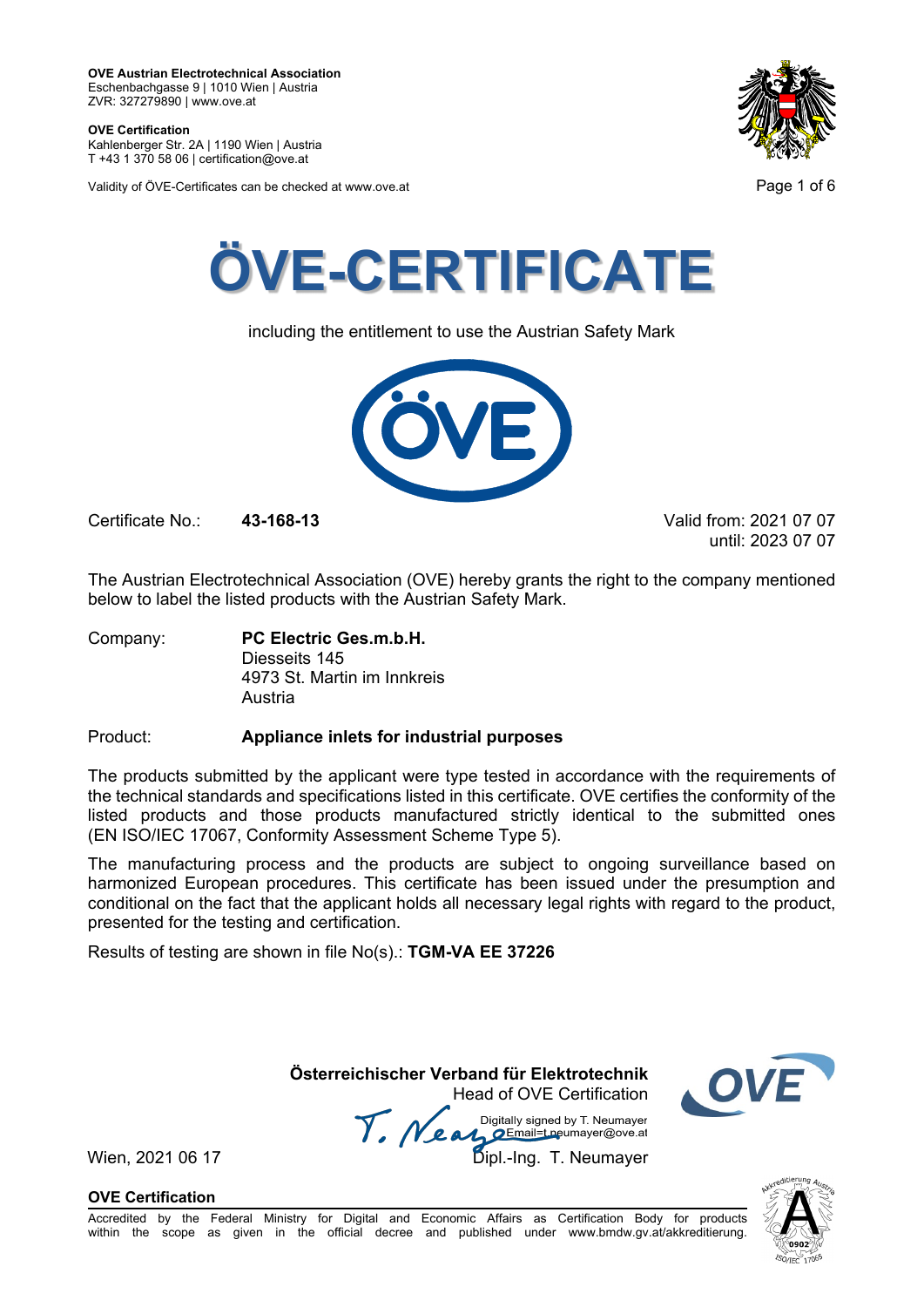

**Manufacturer:**

PC Electric Ges.m.b.H. Diesseits 145 4973 St. Martin im Innkreis Austria

### **Factory location(s):**

PC Electric Ges.m.b.H. Diesseits 145 4973 St. Martin im Innkreis Austria

### **Tested and certified according to:**

ÖVE/ÖNORM EN 60309-1:2013-03-01 ÖVE/ÖNORM EN 60309-2:2013-03-01 IEC 60309-1:1999 + A1:2005 + A2:2012 IEC 60309-2:1999 + A1:2005 + A2:2012

This certificate is the basis for the EU Declaration of Conformity and the CE Marking by the manufacturer or his agent and shows the conformity of the certified product(s) with the listed standards as defined by the **EU Low-Voltage Directive 2014/35/EU**. For the presumption of conformity according to Art. 12 with the safety objectives according to Art. 3 of the Directive, transitional periods given in the Official Journal of the European Union have to be observed.

# **Product: Appliance inlets for industrial purposes**

| <b>Type designation:</b><br>Rating:                                                                                                             | Trademark:                    |
|-------------------------------------------------------------------------------------------------------------------------------------------------|-------------------------------|
| 543<br>Rated current: 125 A<br>Insulation voltage: 690 V<br>$2P+PE$<br>IP 67 or IP 66/IP 67<br>with pilot contact, wall mounted appliance-inlet | PCE / ELCEE / SIROX / METECEE |
| 643<br>Rated current: 125 A<br>Insulation voltage: 690 V<br>$2P+PE$<br>IP 67 or IP 66/IP 67<br>with pilot contact, appliance-inlet straight     | PCE / ELCEE / SIROX / METECEE |

**ISO/IEC** 

Certificate No.: 43-168-13

Date: 2021 06 17 Page 2 of 6

### **OVE Certification**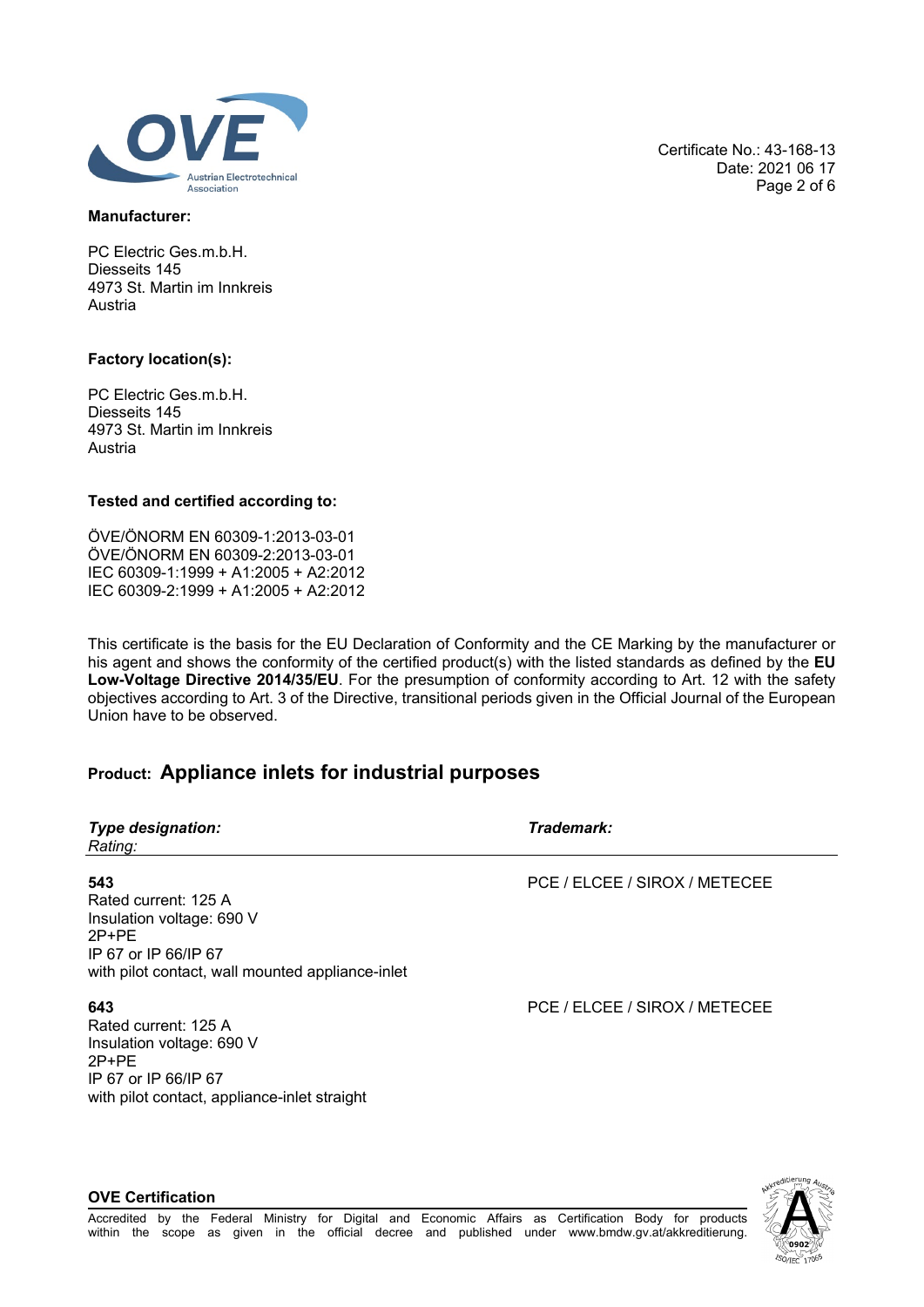

Rated current: 125 A Insulation voltage: 690 V 2P+PE IP 67 or IP 66/IP 67 with pilot contact, appliance-inlet sloping

Rated current: 125 A Insulation voltage: 690 V 3P+PE IP 67 or IP 66/IP 67 with pilot contact, wall mounted appliance-inlet

Rated current: 125 A Insulation voltage: 690 V 2P+PE IP 67 or IP 66/IP 67 with pilot contact, appliance-inlet straight

Rated current: 125 A Insulation voltage: 690 V 2P+PE IP 67 or IP 66/IP 67 with pilot contact, appliance-inlet sloping

Rated current: 125 A Insulation voltage: 690 V 3P+N+PE IP 67 or IP 66/IP 67 with pilot contact, wall mounted appliance-inlet

Rated current: 125 A Insulation voltage: 690 V 3P+N+PE IP 67 or IP 66/IP 67 with pilot contact, appliance-inlet straight

Rated current: 125 A Insulation voltage: 690 V 3P+N+PE IP 67 or IP 66/IP 67 with pilot contact, appliance-inlet sloping Certificate No.: 43-168-13 Date: 2021 06 17 Page 3 of 6

# **743** PCE / ELCEE / SIROX / METECEE

# **544** PCE / ELCEE / SIROX / METECEE

**644** PCE / ELCEE / SIROX / METECEE

**744** PCE / ELCEE / SIROX / METECEE

**545** PCE / ELCEE / SIROX / METECEE

**645** PCE / ELCEE / SIROX / METECEE

**745** PCE / ELCEE / SIROX / METECEE



### **OVE Certification**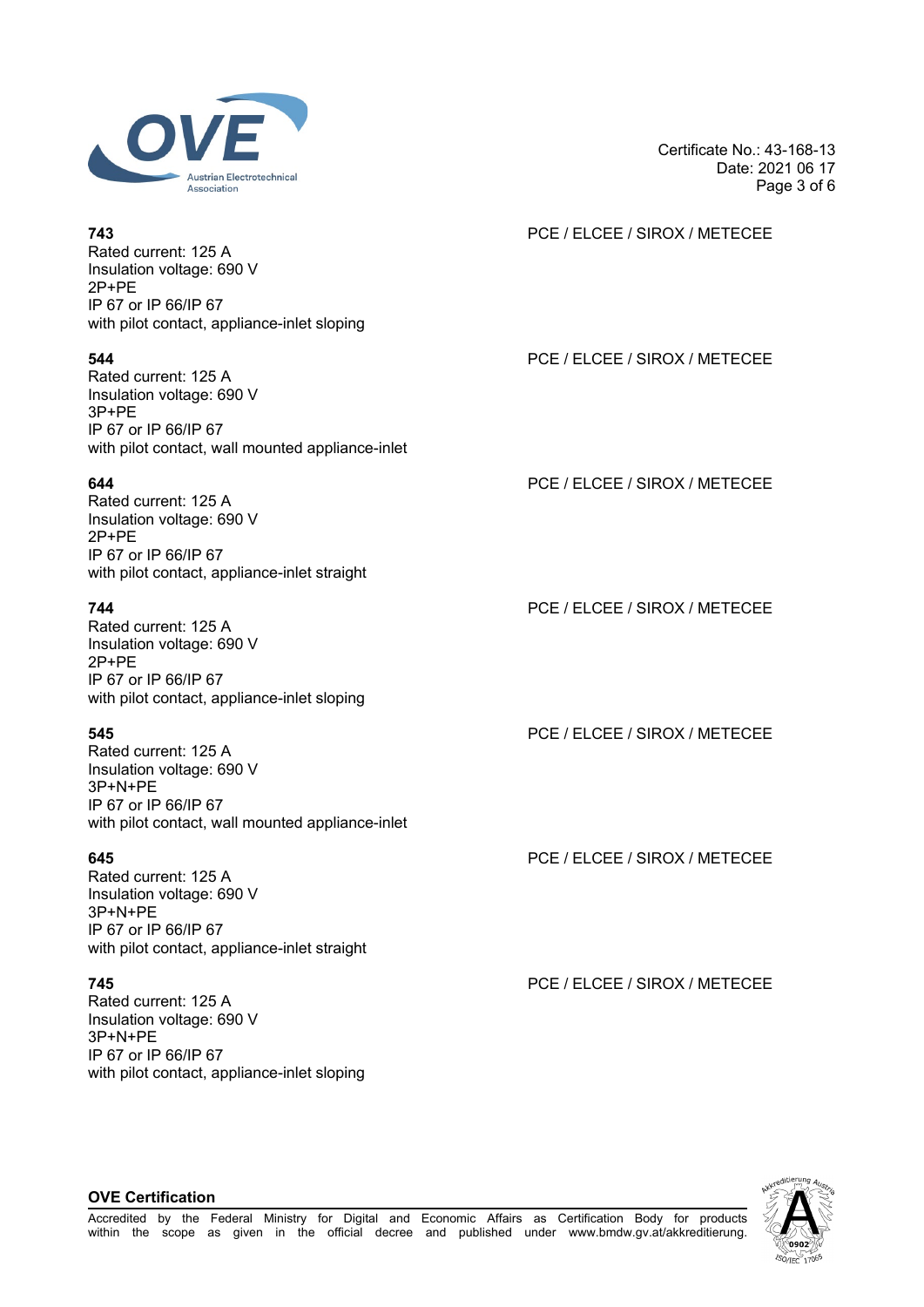

Rated current: 125 A Insulation voltage: 690 V 2P+PE IP 67 or IP 66/IP 67 without pilot contact, wall mounted appliance-inlet

Rated current: 125 A Insulation voltage: 690 V 2P+PE IP 67 or IP 66/IP 67 without pilot contact, appliance-inlet straight

Rated current: 125 A Insulation voltage: 690 V 2P+PE IP 67 or IP 66/IP 67 without pilot contact, flanged appliance-inlet sloping

Rated current: 125 A Insulation voltage: 690 V 3P+PE IP 67 or IP 66/IP 67 without pilot contact, wall mounted appliance-inlet

Rated current: 125 A Insulation voltage: 690 V 3P+PE IP 67 or IP 66/IP 67 without pilot contact, appliance-inlet straight

Rated current: 125 A Insulation voltage: 690 V 3P+PE IP 67 or IP 66/IP 67 without pilot contact, appliance-inlet sloping

Rated current: 125 A Insulation voltage: 690 V 3P+N+PE IP 67 or IP 66/IP 67 without pilot contact, wall mounted appliance-inlet Certificate No.: 43-168-13 Date: 2021 06 17 Page 4 of 6

## **5432** PCE / ELCEE / SIROX / METECEE

**6432** PCE / ELCEE / SIROX / METECEE

**7432** PCE / ELCEE / SIROX / METECEE

**5442** PCE / ELCEE / SIROX / METECEE

**6442** PCE / ELCEE / SIROX / METECEE

**7442** PCE / ELCEE / SIROX / METECEE

**5452** PCE / ELCEE / SIROX / METECEE

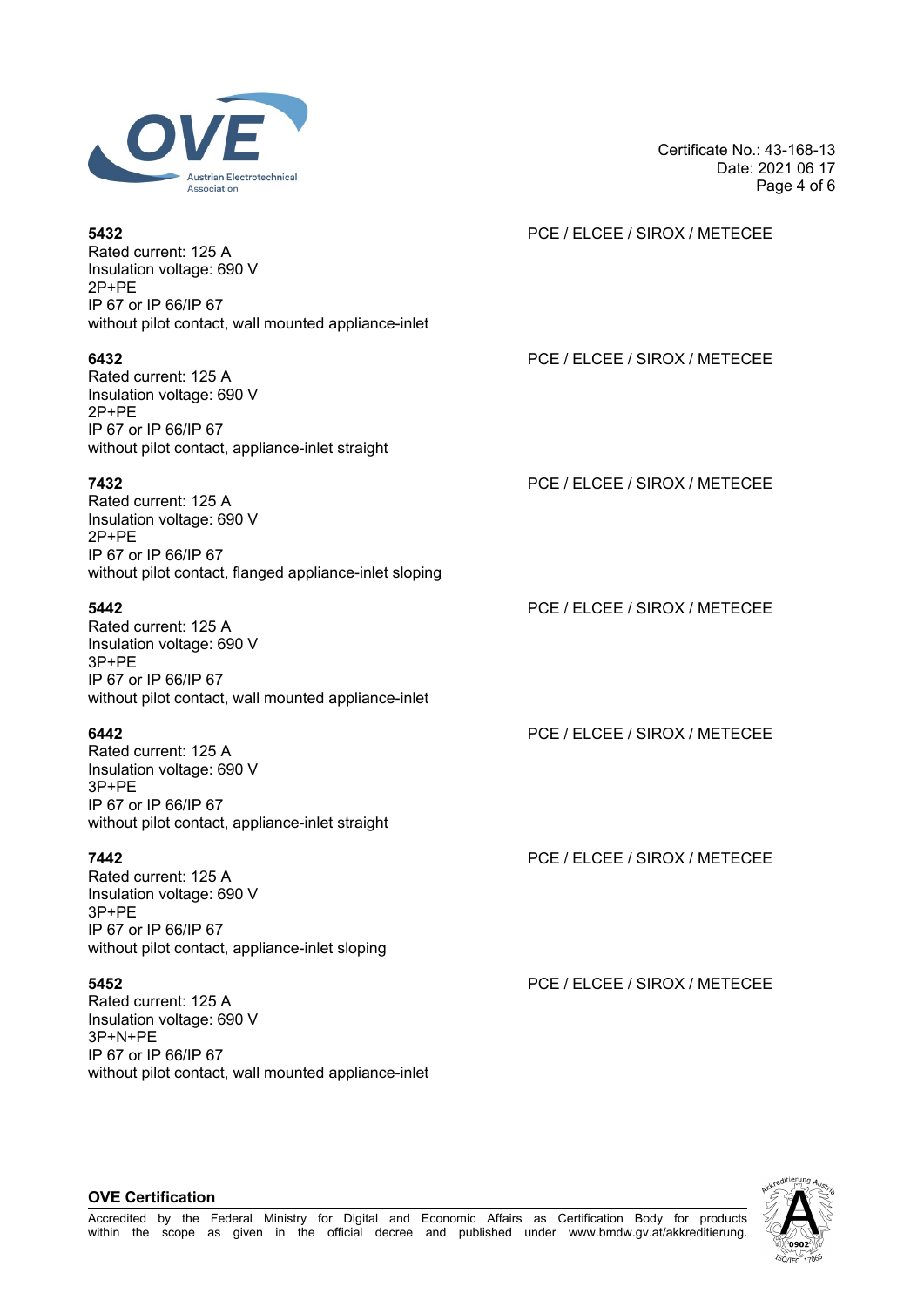

Rated current: 125 A Insulation voltage: 690 V 3P+N+PE IP 67 or IP 66/IP 67 without pilot contact, appliance-inlet straight

Rated current: 125 A Insulation voltage: 690 V 3P+N+PE IP 67 or IP 66/IP 67 without pilot contact, appliance-inlet sloping Certificate No.: 43-168-13 Date: 2021 06 17 Page 5 of 6

# **6452** PCE / ELCEE / SIROX / METECEE

**7452** PCE / ELCEE / SIROX / METECEE

**OVE Certification**